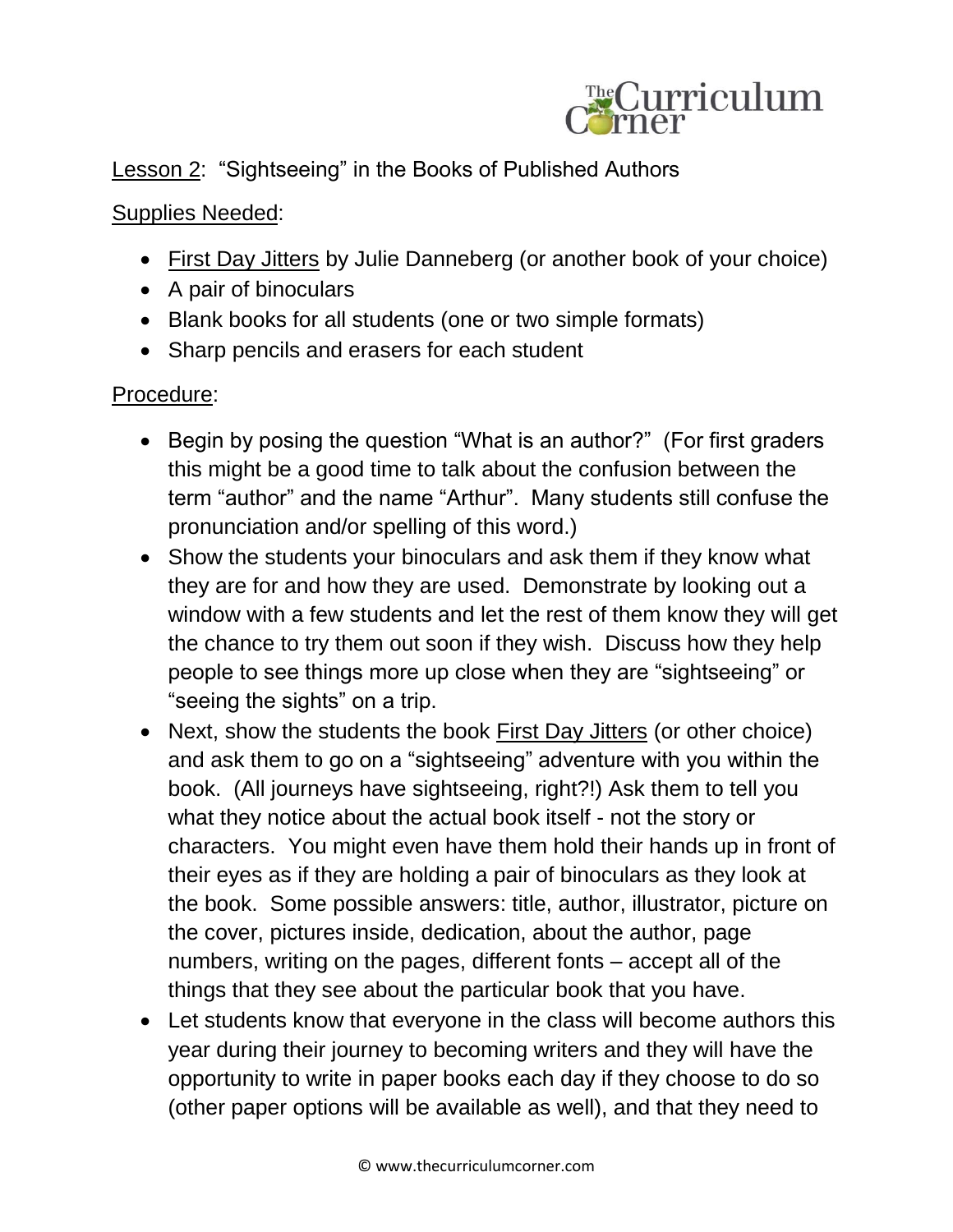use published authors as their guides to know what their books might need.

- In front of the class choose an idea from your Idea book to write about today. (A narrative is always a good idea for a first modeling since many students also decide to share stories of things that have happened to them.)
- Show the class your blank book and model for the students how you might go about using your sightseeing adventure in the published author's book to start your own writing. You might think of a simple title to write on the front, put your name and draw a quick sketch. Reference what they have seen in the book as you do this. Then open the book and begin to write your story on the pages. (You can write your whole story or simply get started.)
- Point out that the first writing of a story can be called a "rough draft" or a "first draft" because authors always start out this way on their journey to becoming published. It is the beginning of the writing process.
- Pass out blank books to the students and send them to independent writing spots within the room. For some classrooms this is simply the students' desks, but other teachers give students opportunities to use clipboards and find comfortable spots in the room. It might be a bit too early in the year to begin that, so do what works best for you and your students as you think about what will help them to stay the most focused on writing.
- As students are writing during independent time, you may choose to begin conferencing, however we suggest that you keep this fairly informal at this beginning stage of writer's workshop (more of a simple "checking in" to see how students are doing). Because workshop may be new to them, you may want to circulate the classroom these first few days to make sure students are on task and focused. We have found that formal conferencing tends to be interrupted quite a bit until students are used to the routine of independent writing time.